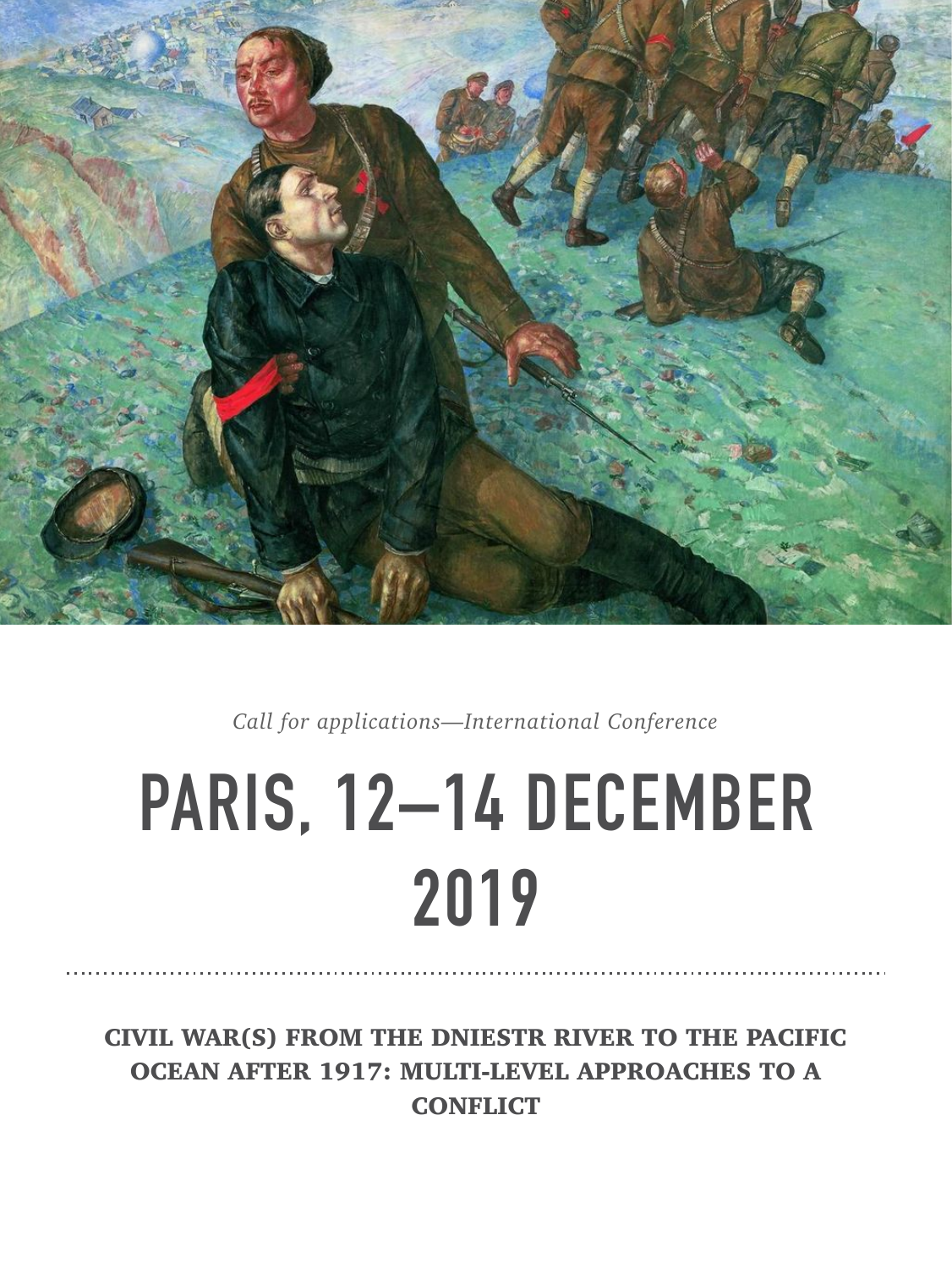*There was no bread. There was no iron. There was hunger, death, lies, horror and terror—it was the year nineteen.* 

*Boris Pilnyak,* The Naked Year *[1920]* 

A hundred years ago, the former Russian empire entered the "Naked Year," a paroxysm of the civil war that erupted after the 1917 revolutions. For a long time, this war was considered to be a fight for power between the "Reds" and the "Whites."

This description is now challenged by interpretations using a far more diverse colour chart: historians currently use shades of red and white, not forgetting the "green" of the rebel peasants and the colours of different national movements that emerged during that period. Today, these times of trouble are not only understood as a fight for power, but also as an infinite fragmentation of the space between concurring powers and authorities. The decay and the subsequent disappearance of the Imperial state made way for the emergence of multiple institutions (states, but not only) that were created on the basis of limited territories, political, social or ethnic groups.

It is this very diversity that this conference aims to study. It seeks to deconstruct, for a better understanding and comprehension, the big concepts used by historians. Shall we speak about the civil war or about civil wars (as does J. Smele)? What is this "war?" Is it a sum of several conflicts? What are the groups usually referred to as "Reds," "Whites," "Anarchists," "Nationalists" etc.? How can we define these actors? What are their practices?

Thanks to new archival sources which have been made available, we seek to work at different levels of analysis. The first approach is a vertical one: we need to think about the role of leaders and rulers but also simple soldiers and activists. These categories can and must also be geographical: local studies, at a micro level, will be welcomed. The vastness of the post-imperial space presumes multiple situations, each of whom merits to be studied and compared in order to avoid the unified narrative that the participants tried to put forward, especially after the events. We also need to readdress the concepts of centre and periphery, thinking about the structuring of this space.

At a micro-level, the individual had to react to the conflict depending on his/her social determinants (class, gender, nationality…). The sociology of contemporary civil wars might help us to analyse personal trajectories, to understand how people got involved in the conflict or refused to take part in it, tried to adapt themselves and to survive. It may also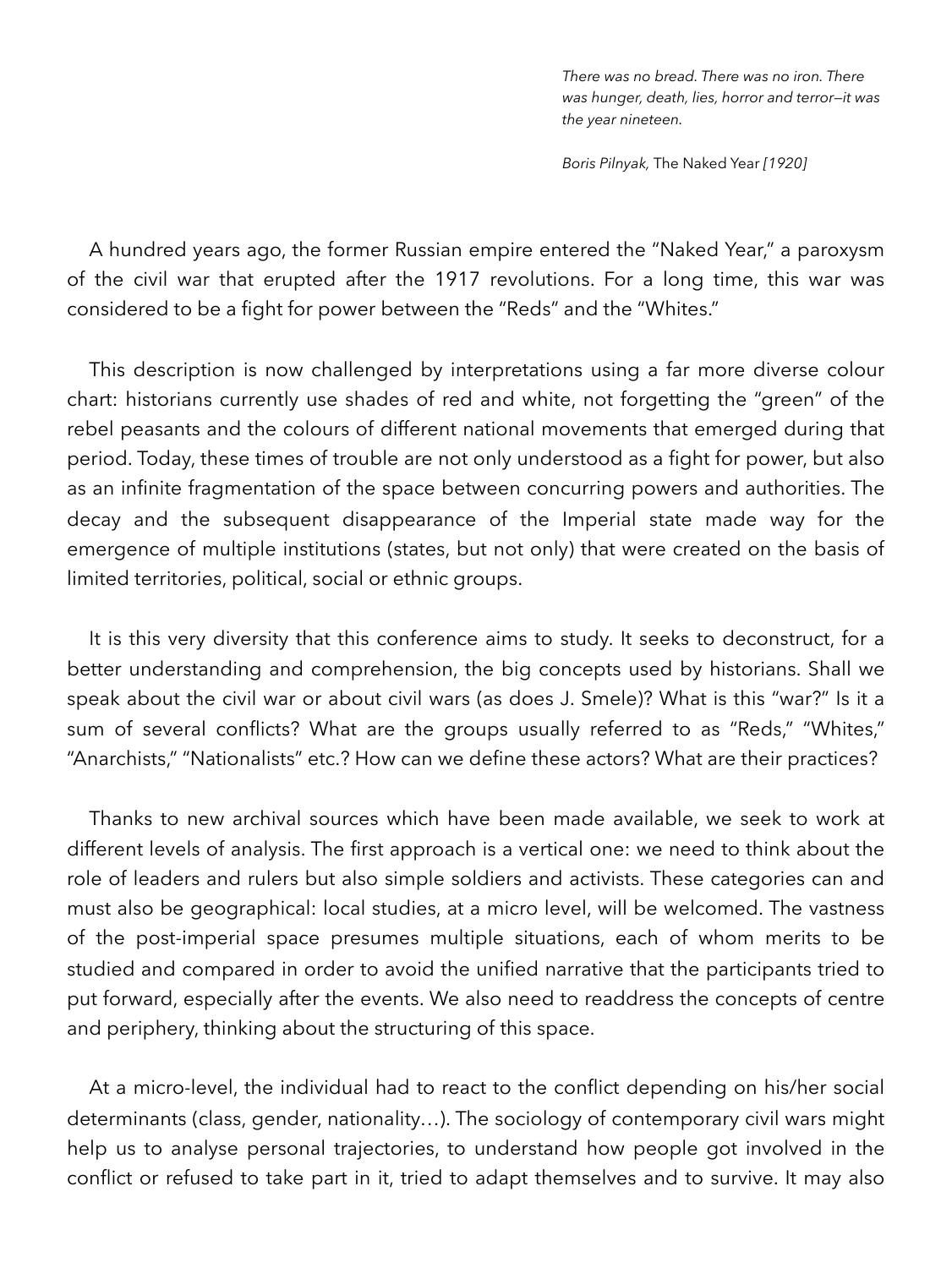help to understand how people suffered from social, ethnic, gender assignments or how the Civil War represented a turning point in the life of certain people and could even create opportunities for social promotion.

The question of violence—sparked by revolution and counter-revolution—was at the centre of scholarly attention after the "end of communism" and focused on institutional coercion. It is now understood in a more plural form (including rapes, pogroms…) and placed in a broader post-World War I context. This approach allows us to compare the situation in the former Tsarist Empire with other countries in order to investigate interactions and interferences between countries and to point out similarities and specificities.

Different chronological frames could also be useful to understand the Civil war in depth. Analysis might be centered on the events or include a larger period. The conflict can be traced in its enduring representations in images, sounds, and objects, and in individual behaviours and in social relationships. It was a "formative experience" (Sheila Fitzpatrick) not only for the Soviet regime and its actors but also for the society and contributed for a long time to give shape to their interaction and practices. These years of deprivation, arbitrariness and violence caused traumas that individuals, families, social groups and institutions have had to overcome by producing various narratives, but sometimes just by forgetting or trying to forget the tragic events.

This conference aims to take part in this historiographical renewal by presenting case studies at different levels based on original sources on the following issues:

#### 1- TERRITORIES/POPULATIONS/INSTITUTIONS

The Civil war was a political moment. There were multitude attempts at creating institutions or States such as in Ukraine or in Russia. Contributions could examine the practices of State-Building, as well as the creations of new political or military systems… The involvement of individuals in these processes can also be studied.

We would also like to study the national or supranational character of these institutions as the Bolshevik Revolution claimed both internationalism and the right to national selfdetermination.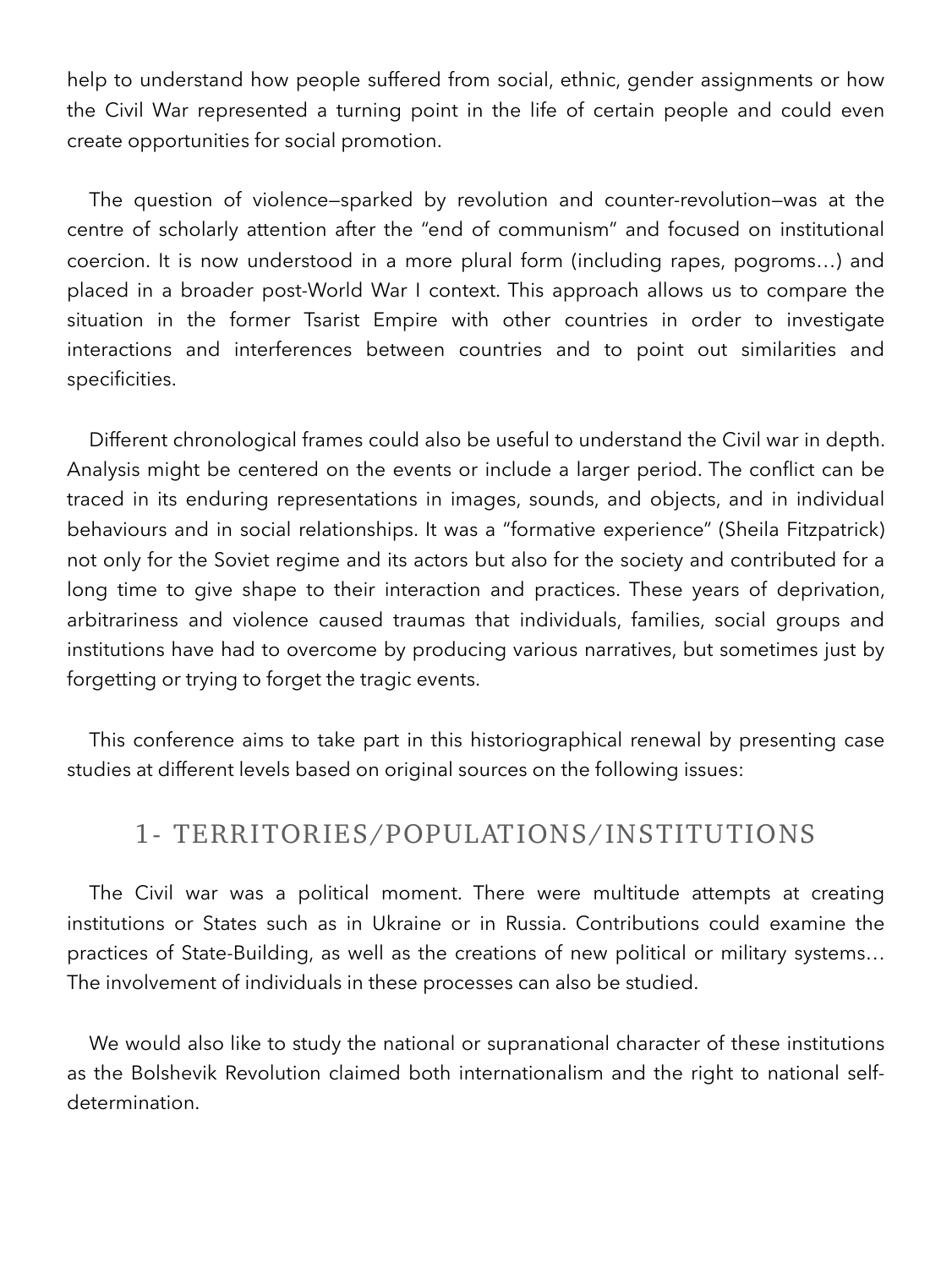### 2- MATERIALITY OF THE WAR/SOLDIERS/VIOLENCE/ HATRED

Contributions could examine how the civil war was waged in the most material meaning of the word. Extreme violence of the war should be studied more precisely through its practices and manifestations.

What were the objects of the civil war? The weapons?

What was a fighter's life like?

How did people face the challenges of trying to live hunger and disease?

We welcome contributions on the fronts of the civil war: how were they organized? What form did they take?

How were the spaces of the civil war dominated? How were cities and villages taken during the civil war? Was the countryside under control and by whom? How did information, orders and plans circulate?

Health care in the civil war may also be a topic of interest. Contributions could address the role of different health organizations, as the different Red crosses, the combat against diseases or the way wounded were treated, for example.

The role of civilians should also be examined. Were they an obstacle for military operations, a mass of people to be subjected and (re) moved, or were they actors in the conflict?

## 3— CIVIL WAR AND INTERNATIONALISATION OF THE CONFLICT

Can the history of foreign intervention be rewritten? Do new sources authorise a reinterpretation of the internationalist commitments? A history of practices? Local interactions?

#### 4- REPRESENTATIONS AND TRACES OF THE CIVIL WAR

The question of memory of the civil war (and its history) will be part of our work. How was the history of this war constructed and how is it presented in museums and monuments? Both in its immediate aftermath and several decades later.